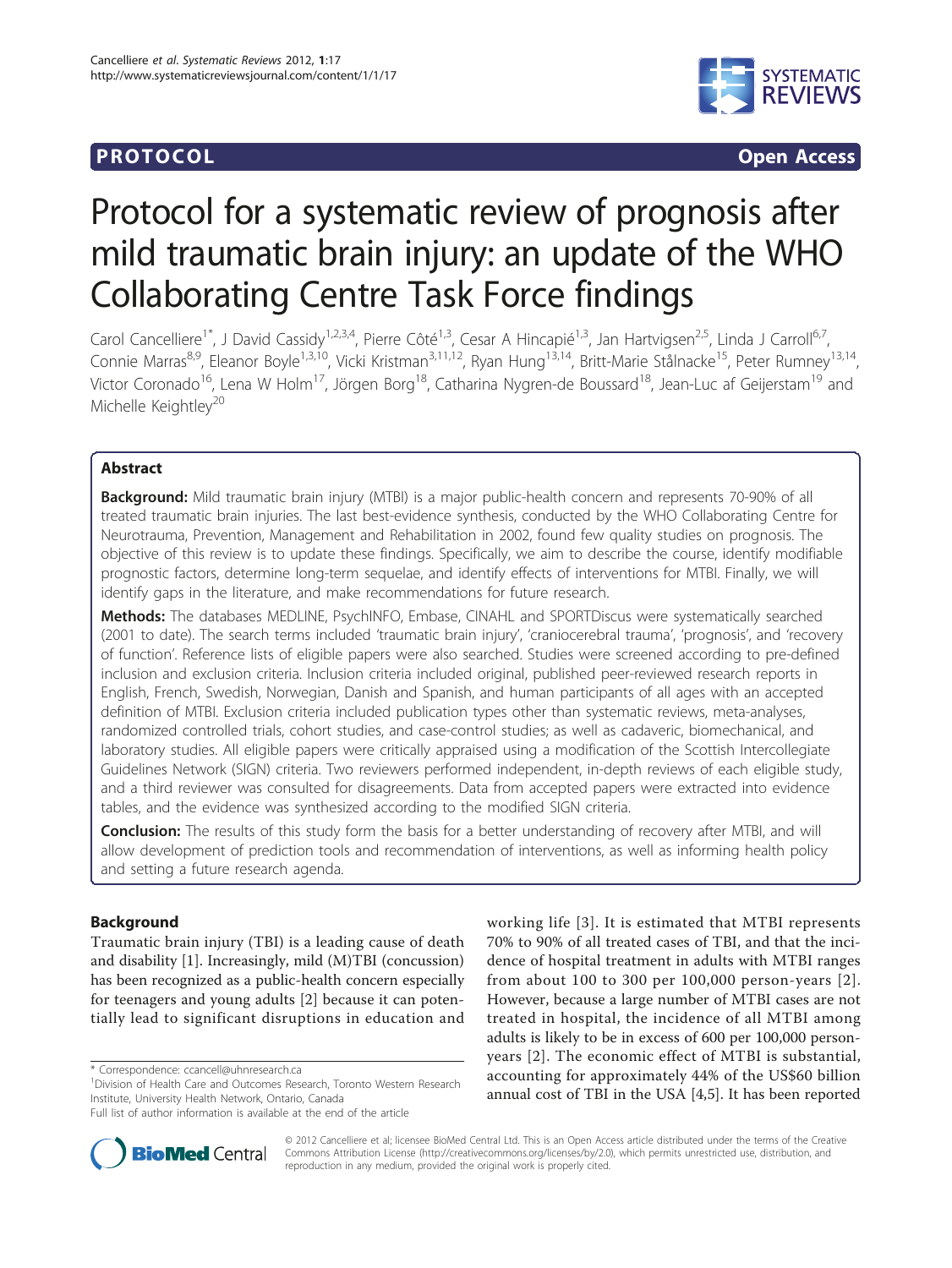that most of these cases recover within 3 to 12 months; however, some studies suggest that a considerable minority continue to report distressing symptoms that persist [[6\]](#page-5-0). Patients often experience a combination of physical, emotional, and cognitive symptoms, collectively known as post-concussion syndrome (PCS) [[6\]](#page-5-0). Commonly reported PCS symptoms include headaches, balance problems, dizziness, fatigue, depression, anxiety, irritability, and memory and attention difficulties, which can have a considerable negative effect on the patient's ability to return to pre-injury function, work, and/or school [[6\]](#page-5-0). In addition, there is some evidence that MTBI is associated with an increased risk for certain neurological and/or psychiatric disorders, including Parkinson's disease (PD), early-onset dementia, chronic traumatic encephalopathy, and schizophrenia [\[7](#page-5-0)-[11\]](#page-5-0).

In its last review, the WHO Collaborating Centre for Neurotrauma, Prevention, Management and Rehabilitation Task Force found that studies addressing issues of prognosis had a low scientific quality [[12\]](#page-5-0). Specifically, the Task Force found a scarcity of good-quality studies on prognostic factors in both older people and children, and very few scientifically admissible studies on the health effects of multiple concussions [[12\]](#page-5-0). There were too few studies on the long-term consequences of MTBI following repeated head injuries, such as in hockey and/ or American football, to make any strong conclusions [[12\]](#page-5-0). Additionally, the previous review identified only sparse evidence on interventions after MTBI [[13](#page-5-0)]. The presence of head injuries in military personnel is also an important concern, given the prevalence of blast-related war injuries sustained in areas such as Iraq and Afghanistan [[14](#page-5-0)]. In addition to these knowledge gaps, the Task Force did not find any acceptable studies on return to work or school after MTBI, nor did it find any studies that had developed prediction rules to identify those at risk for not recovering and/or developing longer-term health problems [\[12\]](#page-5-0).

Prognosis is a central issue in health care, which is related to both the identification of individuals at risk for poor recovery, and identification of modifiable risk factors and feasible treatment strategies [\[15](#page-5-0)]. From a diagnostic point of view, screening for those at risk for poor recovery could potentially help to triage patients into more effective health interventions. Additionally, any intervention can also be viewed as a modifiable prognostic factor, and to be a useful intervention, it must improve prognosis. Given that resources are limited, it is important to compare the effectiveness of interventions versus the modification of prognostic factors (for example, psychosocial factors) in reducing the burden of disease in both patients and society at large. In order to develop prediction rules to aid clinical decision-making, it is of the utmost importance that information on prognostic factors is available from scientifically valid studies. Given the numbers of people affected by MTBI, the ability to triage patients at risk for poor recovery to allow focused and cost-effective management strategies becomes an important health policy issue.

In this study, we proposed to update the WHO Collaborating Centre Task Force findings on prognosis in both the adult and pediatric populations to: 1) describe the course and identify prognostic factors of recovery after MTBI, for example, following work injuries, traffic injuries, sports injuries and military-related MTBI; 2) describe the long-term sequelae of MTBI (such as brain tumor, dementia, PD, Alzheimer's disease, chronic pain, chronic traumatic encephalopathy, attention deficit and hyperactivity disorder, and disability); 3) identify modifiable prognostic factors; 4) identify candidate prognostic factors to be used to develop clinical prediction rules for early identification of patients at risk for poor recovery after MTBI; 5) make clinical and methodological recommendations for future research to address prognosis after MTBI; and 6) evaluate the effectiveness of clinical interventions for the management of MTBI (for example, medical, rehabilitative, and/or vocational).

## Methods

This project was funded by the Ontario Neurotrauma Foundation (Grant Ref: 2010-ABI-MTBIWHO-871). The funder was not involved in the design or preparation of the study protocol; in the management of the project, analysis or interpretation of data; or in the preparation of the final report and publications.

We conducted a systematic review and best-evidence synthesis in order to update the findings of the WHO Collaborating Task Force. The review was conducted and reported in compliance with the Preferred Reporting Items for Systematic Reviews and Meta-Analyses (PRISMA) guidelines [\[16\]](#page-5-0). In accordance with the guidelines, our systematic review protocol was registered with the International Prospective Register of Systematic Reviews (PROSPERO) [[17](#page-5-0)] on 11 July 2011 and was last updated on 19 January, 2012 (registration number CRD42011001410).

## Literature search

The electronic databases MEDLINE, PsychINFO, Embase, CINAHL and SPORTDiscus were systematically searched from 1 January 2001 to 30 June 2011. This date was chosen because the last best-evidence synthesis conducted by the WHO Collaborating Centre Task Force, included a literature search to the end of 2000.

The search strategies were designed and tested for sensitivity with the assistance of an information scientist (see Additional file [1\)](#page-4-0). In the future, the searches will be updated to capture the most recent literature. The reference lists of papers meeting the eligibility criteria were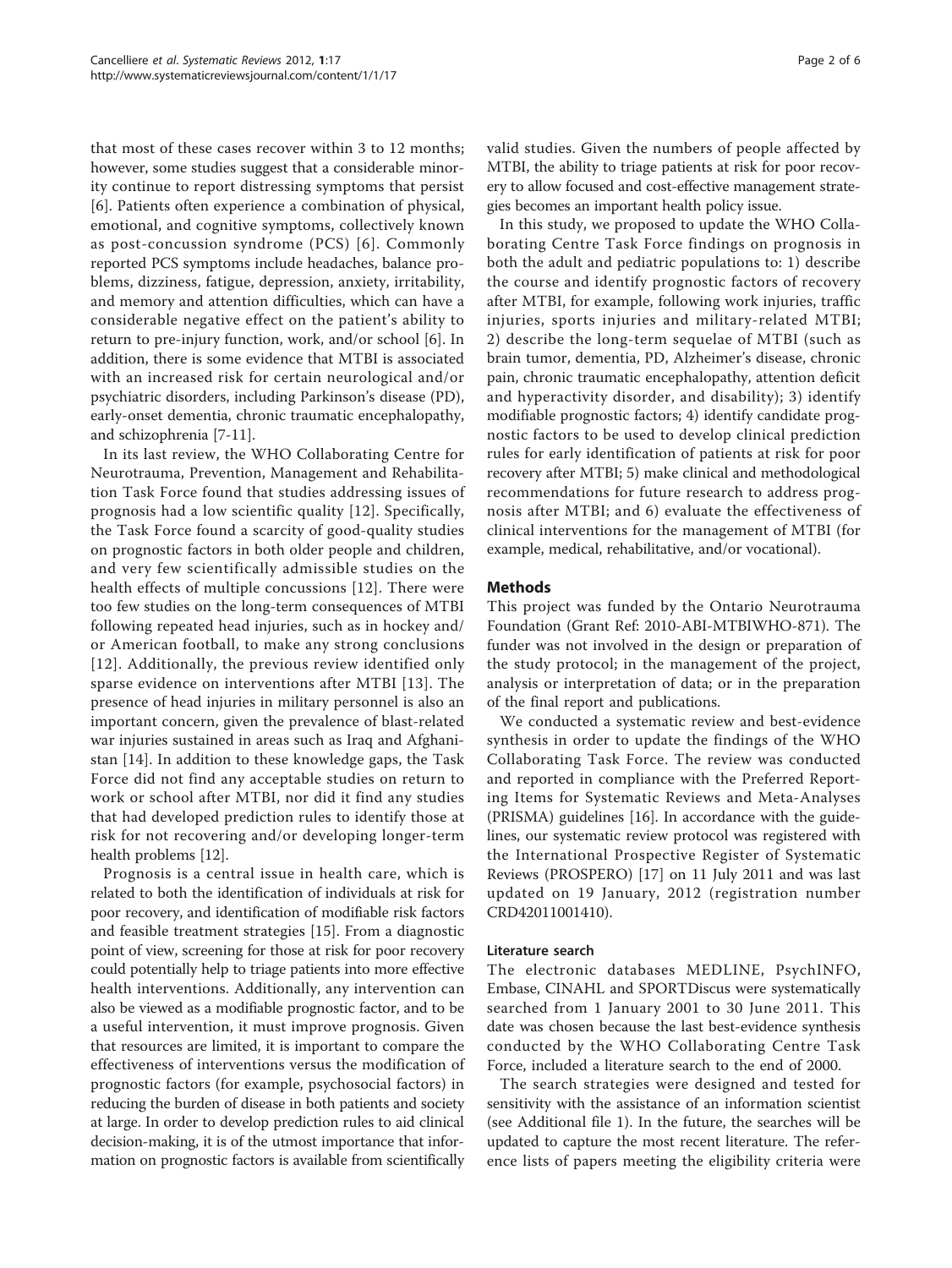screened for additional potentially relevant papers that may have been missed by our electronic searches. Additionally, Task Force members provided information about studies of which they had knowledge but which were not found in the databases or reference lists.

# Eligibility criteria

Titles and abstracts were screened for eligibility according to the following inclusion and exclusion criteria.

• Languages: English, French, Swedish, Norwegian, Danish and Spanish.

• Publication type: original research manuscripts published in peer-reviewed journals.

• Study design: systematic reviews, meta-analyses, randomized controlled trials (RCTs), case-control studies, and cohort studies. All included studies had to include a minimum of 30 MTBI cases, so that a better level of precision and confidence in the results could be achieved.

• Study population: human participants of all ages. Participants could consist of a mixed group of TBI severity (mild, moderate or severe) only if the results were stratified by severity and the MTBI subjects could be clearly identified.

• Case definition: Studies had to state a clear case definition for MTBI that falls within the definitions provided by the WHO Collaborating Centre Task Force and the Centers for Disease Control and Prevention (CDC). The Task Force states that 'MTBI is an acute brain injury resulting from mechanical energy to the head from external physical forces. Operational criteria for clinical identification include: (i) one or more of the following: confusion or disorientation, loss of consciousness for 30 minutes or less, post-traumatic amnesia for less than 24 hours, and/or other transient neurological abnormalities such as focal signs, seizure, and intracranial lesion not requiring surgery; and (ii) Glasgow Coma Scale score of 13-15 after 30 minutes post-injury or later upon presentation for healthcare. These manifestations of MTBI must not be due to drugs, alcohol, medications, caused by other injuries or treatment for other injuries (e.g. systemic injuries, facial injuries or intubation), caused by other problems (e.g. psychological trauma, language barrier or coexisting medical conditions) or caused by penetrating craniocerebral injury' [[18\]](#page-5-0). People with fractured skulls could be included if they met this case definition.

The CDC provided an additional definition based on clinical records data. Using this definition, a person is considered to have an MTBI if they have a documented Abbreviated Injury Severity Scale score of 2 for the head region [[1](#page-5-0)]. An administrative data definition for surveillance or research was also provided [[1\]](#page-5-0). Specifically, cases of MTBI were recognized if the patients were assigned certain diagnostic codes on the International Classification of Diseases, Ninth Revision, Clinical Modification (ICD-9-CM) (Table [1\)](#page-3-0).

• Study outcomes: self-rated recovery, functional recovery (for example, return to activities, work or school), improvement in clinical outcomes such as memory and concentration, and risk for long-term sequelae of MTBI (for example, dementia and PD, among others).

• Examination of modifiable prognostic factors and clinical prediction rules for diagnosis or triage of patients with MTBI.

## **Exclusion criteria**

• Publication type: narrative reviews, letters, editorials, commentaries, unpublished manuscripts, dissertations, government reports, books and book chapters, conference proceedings, meeting abstracts, lectures and addresses, and consensus development statements (including guideline statements).

• Study design: cross-sectional studies, case reports and series, qualitative studies, nonsystematic reviews, studies that did not report methods, and cadaveric, biomechanical, and laboratory studies.

• Study population: animals.

• Case definition: neck fractures and open or penetrating head injury, non-traumatic brain injury, or MTBI caused by violence/assault in the civilian population or child abuse (for example, shaken baby syndrome). Cases of MTBI sustained by military personnel during combat or other military-associated operations could be included provided that they met the MTBI case definition stated.

For the first level of screening, one reviewer read the titles of all the citations retrieved from the electronic database searches and removed all citations that were clearly not related to TBI. The second level of screening involved abstract review. Full-text articles were obtained for all abstracts except for those that clearly did not meet the eligibility criteria. If after analyzing the full text, the eligibility of an article was still uncertain, a second reviewer undertook a full-text analysis of the article to determine eligibility. A third reviewer was consulted in the event of any disagreements. Level of agreement on study eligibility was tested using the kappa statistic and 95% confidence interval.

Critical appraisal of the literature All eligible papers will be independently reviewed by two reviewers using modified Scottish Intercollegiate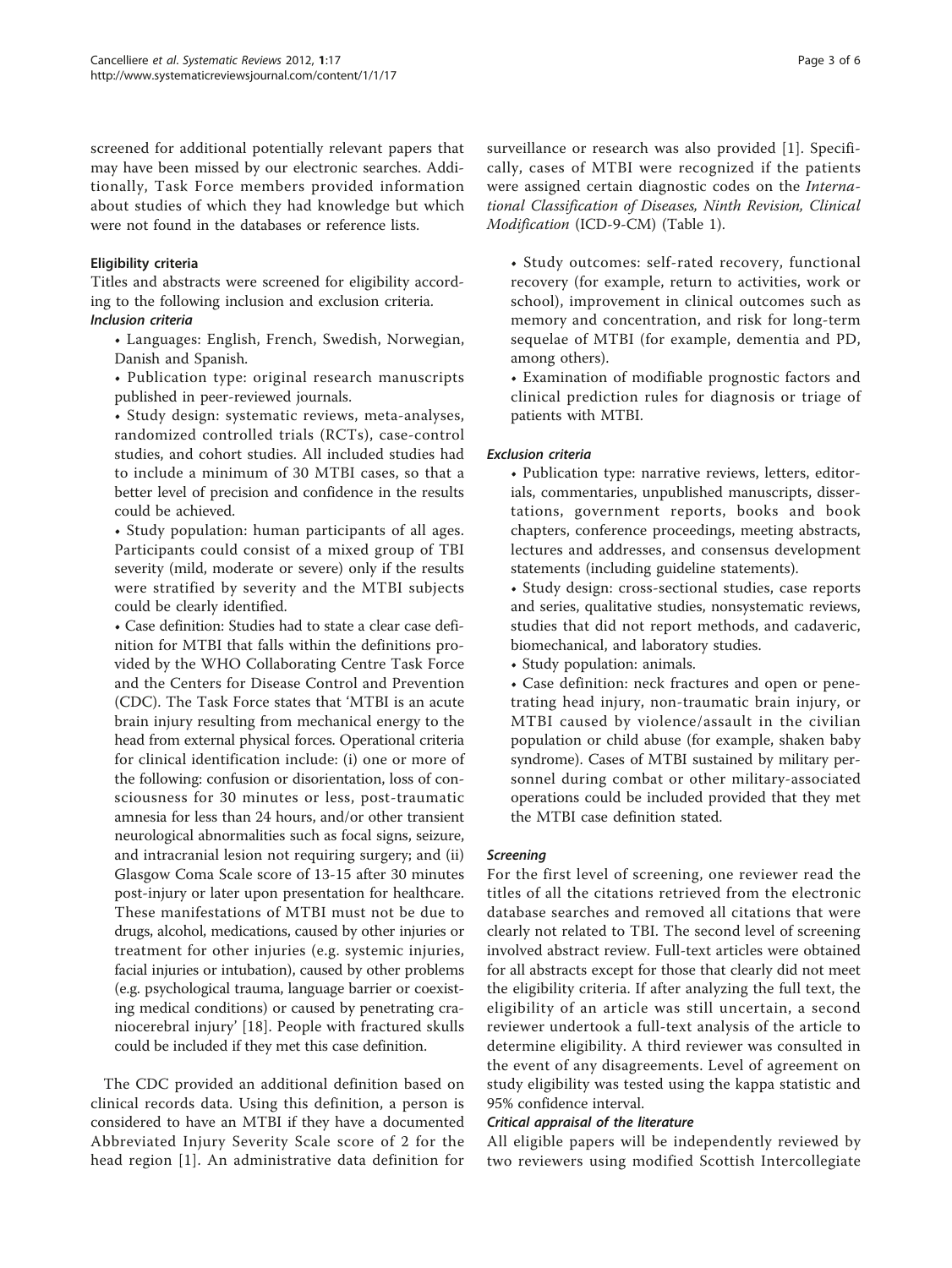| wiwiii ilijwi y                                                                      |                                   |  |
|--------------------------------------------------------------------------------------|-----------------------------------|--|
| ICD-9-CM first four digits                                                           | ICD-9-CM fifth digit <sup>a</sup> |  |
| 800.0, 800.5, 801.0, 801.5, 803.0, 803.5, 804.0, 804.5, 850.0, 850.1, 850.5 or 850.9 | 0, 1, 2, 6, 9, or missing         |  |
| 854.0                                                                                | 1, 2, 6, 9, or missing            |  |
| 959.0 <sup>b</sup>                                                                   |                                   |  |

<span id="page-3-0"></span>Table 1 International Classification of Diseases, Ninth Revision, Clinical Modification (ICD-9-CM) codes for mild traumatic brain injury

<sup>a</sup>Sometimes a fifth digit is provided in the code (for example, ICD-9-CM 800.00).

<sup>b</sup>The current inclusion of code 959.01 is provisional.

Guidelines Network (SIGN) criteria. The reviewers were international scientists and experts in MTBI management and research, and/or had experience in systematic review methodology. The purpose of the SIGN criteria was to assess the internal validity of each study [[19](#page-5-0),[20](#page-5-0)].

We modified the SIGN checklists by adding a few supplementary items (see Additional file [2](#page-4-0)). Given that there were various definitions of MTBI in the literature, we added an item to the checklists to assess whether or not a clear case definition had been provided. We added a section to describe the main strengths and weaknesses of the study, and a general 'Comments' section allowing for further sentiments to be expressed that could facilitate the synthesis of our final reports. Because our review focused on prognosis as well as interventions, some of the wording had to be modified from the original SIGN forms. Some of the original questions were divided into two separate questions: for example, '...the method of outcome assessment is valid and reliable' was changed to (i) '...the method of outcome assessment is reliable,' and (ii) '...the method of outcome assessment is valid,' because it was possible for a method to be reliable without being valid. We also added a section about which references need to be checked, as our method of ascertaining articles involved scanning the reference lists of all eligible articles. Finally, we omitted the 'description of the study' section because data extraction was to be performed at a separate time. However, the information to satisfy the items in this section was accounted for and made available in our evidence tables, such as inclusion/ exclusion criteria, follow-up periods, and patient characteristics.

Standardized instructions have been provided to assist reviewers with their assessments (see Additional file [3](#page-4-0)). A consensus method was used to solve disagreements about risk for bias assessment, and a third reviewer was consulted if disagreements persisted. Level of agreement on study admissibility was tested using the kappa statistic with its 95% confidence interval.

Data from admissible papers (that is, those with a low risk for bias) was extracted by two independent reviewers. After consensus had been reached, the data were entered into evidence tables, and a third reviewer was consulted if

there was disagreement. The data to be extracted were 1) study name, authors and publication date; 2) publication language; 3) publication type; 4) geographic origin; 5) MTBI case definition; 6) study design; 7) study phase according to Côté and colleagues [\[21\]](#page-5-0); 8) participant characteristics; 9) prognostic factors/outcomes; 10) follow-up periods; and 11) key findings.

The data entered into the evidence tables were synthesized according to modified SIGN criteria (see Additional file [4](#page-4-0)) and used to draw inferences about prognosis and other aims of our review [[20](#page-5-0)]. The wording of these criteria was modified to reflect prognostic studies in addition to intervention studies, and to include any population of interest (not just the Scottish population). A meta-analysis was carried out if the study populations and methods were sufficiently comparable across studies to allow for pooling of the results. A best-evidence synthesis [\[22](#page-5-0)] was performed to provide clear and useful conclusions based on the best available evidence. This type of synthesis incorporates explicit a priori systematic literature-search methods. It also provides a detailed analysis of the critical review process, study selection, and study characteristics in order to justify the review findings.

We also synthesized the evidence using the phases of study framework described by Côté and colleagues [\[21](#page-5-0)] which is a modification of the work of Altman and Layman [[23\]](#page-5-0). Phase 1 studies were hypothesis-generating investigations that explored the associations between potential prognostic factors and disease outcomes in a descriptive or univariate way. Phase II studies were extensive exploratory analyses that focused on particular sets of prognostic factors, or attempted to discover which factors have the highest prognostic value. Lastly, phase III studies were large confirmatory studies of explicit prestated hypotheses that allow for a focused examination of the strength, direction, and independence of the proposed relationship between a prognostic factor and the outcome of interest.

Furthermore, our findings were synthesized separately for the adult and pediatric populations, and for specialized populations such as the military and athletes. Specific topics included: 1) clinical course, natural history and prognostic factors for adult and pediatric MTBI; 2) return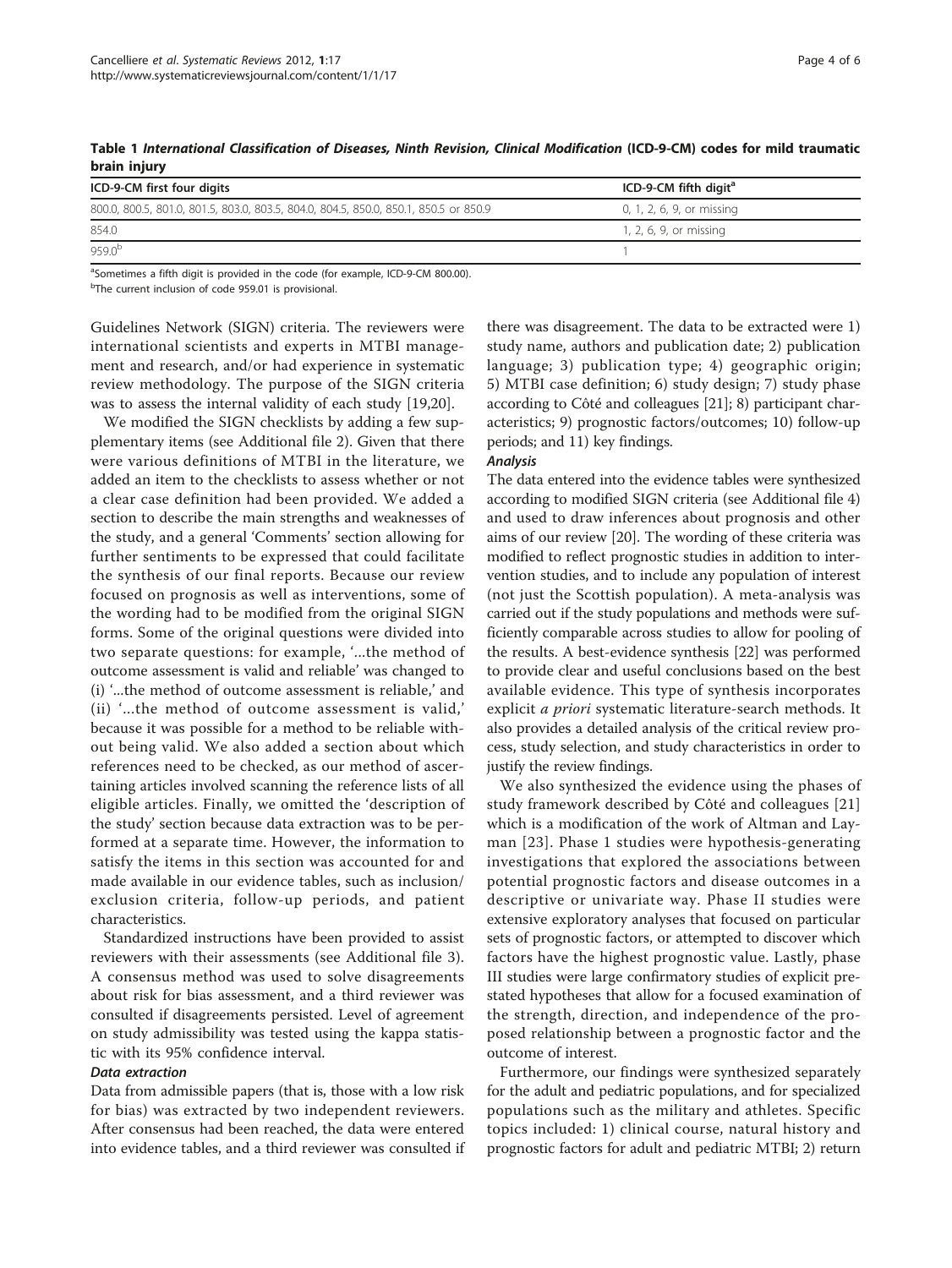<span id="page-4-0"></span>to work after MTBI; 3) prognosis after sport-related MTBI and return to play; 4) prognosis after MTBI injury during military service; 5) long-term psychosocial issues in adults and children after MTBI; 6) risk for PD after MTBI; 7) risk for dementia after MTBI; and 8) interventions for MTBI in adults and children. Finally, we collected data on the risks of bias for each admissible study (such as confounding, data collection, and outcome assessment), results of the evidence synthesis, and recommendations for future research and clinical practice.

# **Discussion**

We believe that this update of the WHO Task Force findings on prognosis after MTBI will significantly improve clinical and methodological understanding of recovery after MTBI and its associated factors. First, the investigative team included international experts on clinical and methodological issues in this field. The search strategies that were developed are intentionally sensitive, rather than specific (see Additional file 1). For example, search terms were not restricted to 'mild' or 'minor' brain injury because testing of the searches showed that doing so excluded some relevant articles. In particular, many studies address all levels of TBI and stratify some results by severity. Some of these would have been missed if we had restricted our searches to mild or minor TBI. Publications in French, Swedish, Norwegian, Danish, and Spanish in addition to English are included because some of the reviewers were fluent in one or more of these languages.

We modified the SIGN checklists in order to make our critical review process more relevant to the objectives of our review. Specifically, we made modifications to more clearly assess the presence of biases specific to prognostic studies as opposed to intervention studies, which are the main focus of the SIGN criteria.

We anticipated that the quantity and quality of research on prognosis after MTBI has increased substantively over the past decade for a couple of reasons. First, there is an increasing amount of media attention surrounding the long-term sequelae of MTBI in the athletic and military populations. Secondly, recommendations for improving the quality of research were provided by the Task Force in its last review a decade ago, and we believed that authors would have responded to this with research that was better designed and implemented.

The results of this study should form the basis to better understand recovery after MTBI, to develop prediction tools, inform health policy and clinical management, and to set a future research agenda on prognosis of MTBI. In particular, information on prognostic factors from accepted studies can be used to design and test clinical prediction tools, which could then be used to triage patients into low and high-risk categories for developing

on-going symptoms. This in turn can inform early intervention and management. Additionally, this information can be used to target resources towards the modification of appropriate prognostic factors to achieve the best outcomes for patients with MTBI.

# Additional material

[Additional file 1: S](http://www.biomedcentral.com/content/supplementary/2046-4053-1-17-S1.PDF)earch strategy. This file provides the list of search terms used to search Medline.

[Additional file 2: R](http://www.biomedcentral.com/content/supplementary/2046-4053-1-17-S2.PDF)isk for bias assessment checklists. This file contains modified SIGN checklists used to assess the risk for bias of eligible studies.

[Additional file 3: S](http://www.biomedcentral.com/content/supplementary/2046-4053-1-17-S3.PDF)cottish Intercollegiate Guidelines Network (SIGN) notes. This file contains modified SIGN notes used to aid reviewers in completing the SIGN checklists.

[Additional file 4: S](http://www.biomedcentral.com/content/supplementary/2046-4053-1-17-S4.PDF)cottish Intercollegiate Guidelines Network (SIGN) considered judgment form. This file contains modified SIGN criteria and notes that were used to synthesize the evidence and make recommendations.

### Acknowledgements

We thank Dr Alison K. Godbolt, Department of Rehabilitation Medicine, Danderyd University Hospital, Stockholm, Sweden, who joined the review team shortly after the initial draft of this article was written, and contributed comments to the final manuscript. We also thank Panos Lambiros, University Health Network information scientist, for assisting in developing, testing and updating the search strategies. We thank the Ontario Neurotrauma Foundation for funding the study.

### Author details

<sup>1</sup> Division of Health Care and Outcomes Research, Toronto Western Research Institute, University Health Network, Ontario, Canada. <sup>2</sup>Institute of Sport Science and Clinical Biomechanics, Faculty of Health, University of Southern Denmark, Odense, Denmark. <sup>3</sup>Division of Epidemiology, Dalla Lana School of Public Health, University of Toronto, Ontario, Canada. <sup>4</sup>Institute of Health Policy, Management and Evaluation, University of Toronto, Ontario, Canada. 5 Nordic Institute of Chiropractic and Clinical Biomechanics, Odense, Denmark. <sup>6</sup>Department of Epidemiology, School of Public Health, University of Alberta, Alberta, Canada. <sup>7</sup> Alberta Centre for Injury Control and Research, Alberta, Canada. <sup>8</sup>Department of Neurology, University of Toronto, Ontario, Canada. <sup>9</sup> Movement Disorders Clinic, Toronto Western Hospital, Ontario Canada. <sup>10</sup>Department of Biostatistics, Dalla Lana School of Public Health, University of Toronto, Ontario, Canada. <sup>11</sup>Department of Health Sciences, Lakehead University, Ontario, Canada. <sup>12</sup>Institute for Work and Health, Toronto, Ontario, Canada. 13Department of Rehabilitation and Complex Continuing Care, Holland Bloorview Kids Rehabilitation Hospital, Toronto, Ontario, Canada. 14Department of Pediatrics, University of Toronto, Ontario, Canada. 15Department of Community Medicine and Rehabilitation, Umeå University, Sweden. <sup>16</sup>National Center for Injury Prevention and Control, Centers for Disease Control and Prevention, Atlanta, USA. <sup>17</sup>Institute of Environmental Medicine, Karolinska Institutet, Stockholm, Sweden. <sup>18</sup>Department of Rehabilitation Medicine, Danderyd University Hospital, Karolinska Institutet, Stockholm, Sweden. <sup>19</sup>Department of Medicine, Unit of Clinical Epidemiology, Karolinska Institutet, Stockholm, Sweden. <sup>20</sup>Department of Occupational Science and Occupational Therapy, University of Toronto, Ontario, Canada.

### Authors' contributions

CC coordinated the study, developed the search strategies, registered the protocol and drafted the manuscript. JDC conceived the study, designed it, obtained the funding, and helped to coordinate and draft the manuscript. PC helped to inform the study design and revised the manuscript substantially. All others helped to inform the study design and revise the manuscript. All authors read and approved the final manuscript.